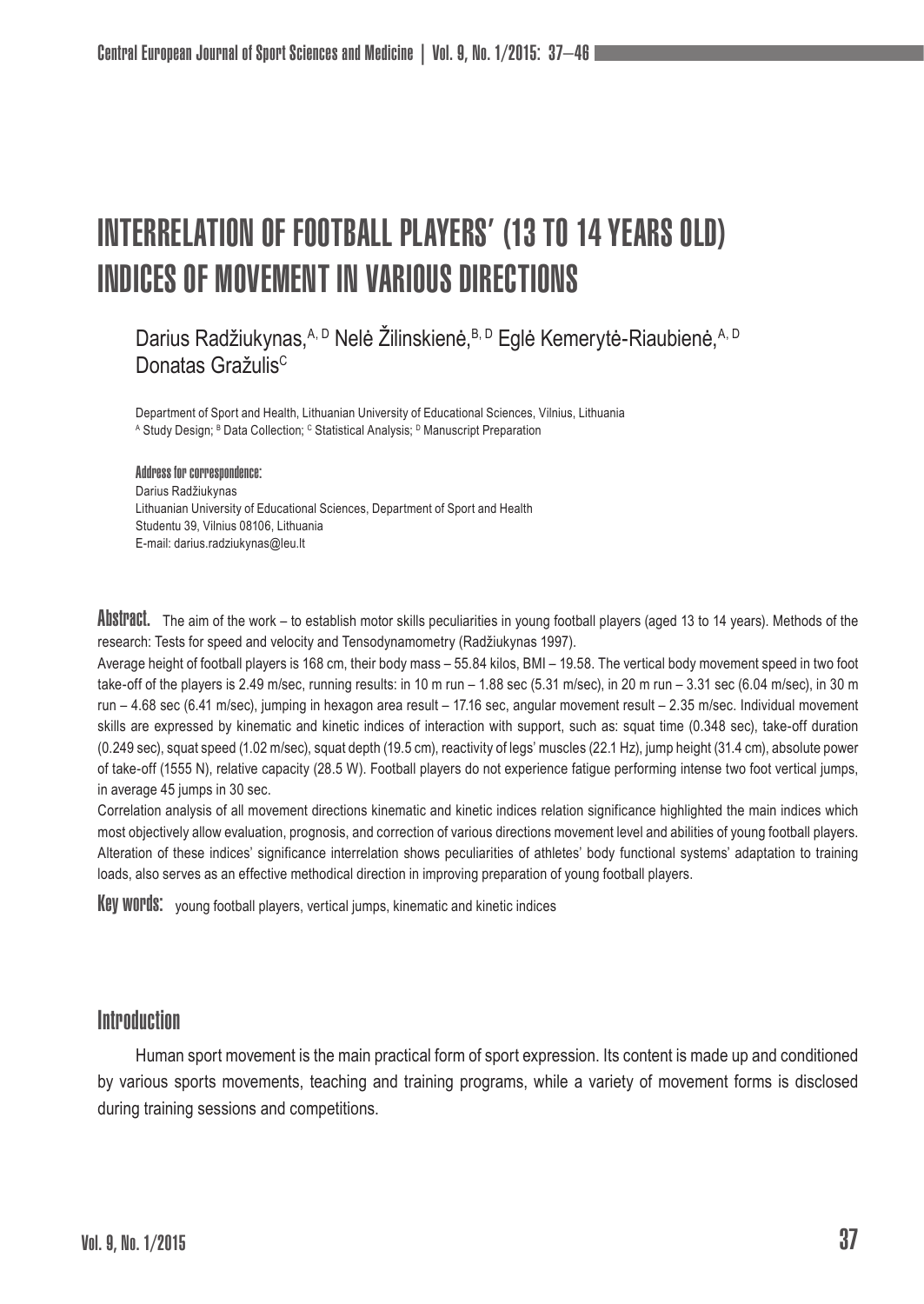The aim of the sport movement is regular training sessions and participation in competitions, systematically aiming at optimal sport results. Human movement possessing no such features performs other social, cultural, health enhancing and remedial functions.

Possibilities to perform sport movement depend on person's body constitution, age, support and movement parts abilities, body functional systems capacities, use of accumulated energy, special training condition, etc. (Skurvydas 2010; Radžiukynas 2013).

Sport movement is particularly complex in game sports, as the athlete in his relation with support has to overcome gravity force, to move in various directions, at the same time possessing a ball.

The exceptional feature of football game is intense, short-lasting and frequently repeated locomotion movement in various directions with or without a ball, aiming to acquire space and time advantage in regard to one or several opponents. It was established that the most integral indices, indicating effectiveness of movement in various directions and competitive activity are absolute and momentum speed, absolute and momentum capacity, absolute and relative power, as well as precision of movements and actions (Gražulis 2013).

The data of the researches, carried out on athletes representing other sport games, of different age and mastership level proved that effectiveness of moving in various directions is mainly conditioned by kinematic and kinetic take-off from the support indices (Radžiukynas 1997; Radžiukynas et al. 2010). Presumably, effectiveness of young football players' moving can be recognized and evaluated according to the same kinematic and kinetic indices of relation with support. Less investigations are carried out on young (aged 13 to 14 years) football players' movement in various directions abilities. The aim of our work was to establish relation between young (aged 13 to 14 years) football players' indices of movement in various directions.

# Organization and methods of the research

Young football players (aged 13 to 14 years), members of football school "Ateitis", participated in the research. Anthropometric indices: height (m), body mass (kg), BMI (body mass index, (c/u) were recorded. Applying the method of tenzodynamometry, football players' abilities of moving in vertical direction were established by performing three single jumps: 1. Standing vertical jump by both legs, with a natural squat and a hand movement. 2. Standing vertical jump by both legs without a hand movement. 3. Vertical jumps in 30 seconds by both legs with a hand movement.

The following indices were recorded and calculated: ds (sec) – squat duration, dt (sec) – take-off duration, df (sec) – flight phase duration, dj (sec) – total jump duration, Vs (m/sec) – squat speed, V (m/sec) – body movement speed, sd (m) – squat depth, h (m) – total body mass centre lifting height,  $h_1$  (m) – jump height, Fmax (N) – greatest take-off force, Fav (N) – average take-off force, R (Hz) – muscle reactivity, A (J) – work, P (W) – power, Pr (W/kg) – relative power.

Established were such measurements: 5 m, 10 m, 20 m and 30 m running time (sec) and speed (m/sec), jumping in hexagon time (sec) and speed (m/sec) (Hexagonal Obstacle Test. Arnot and Gaines (1984)), angular body movement time (sec) and speed (m/sec) performing 7 jumps.

Mathematical statistic. Calculations were carried out to find out arithmetical mean  $\overline{X}$ , mean error  $\pm$  S $\overline{X}$ , standard deviation  $\pm$  S, level of significance of difference t and p, correlation between indices – r. SPSS program (13.0 version) was used for calculation.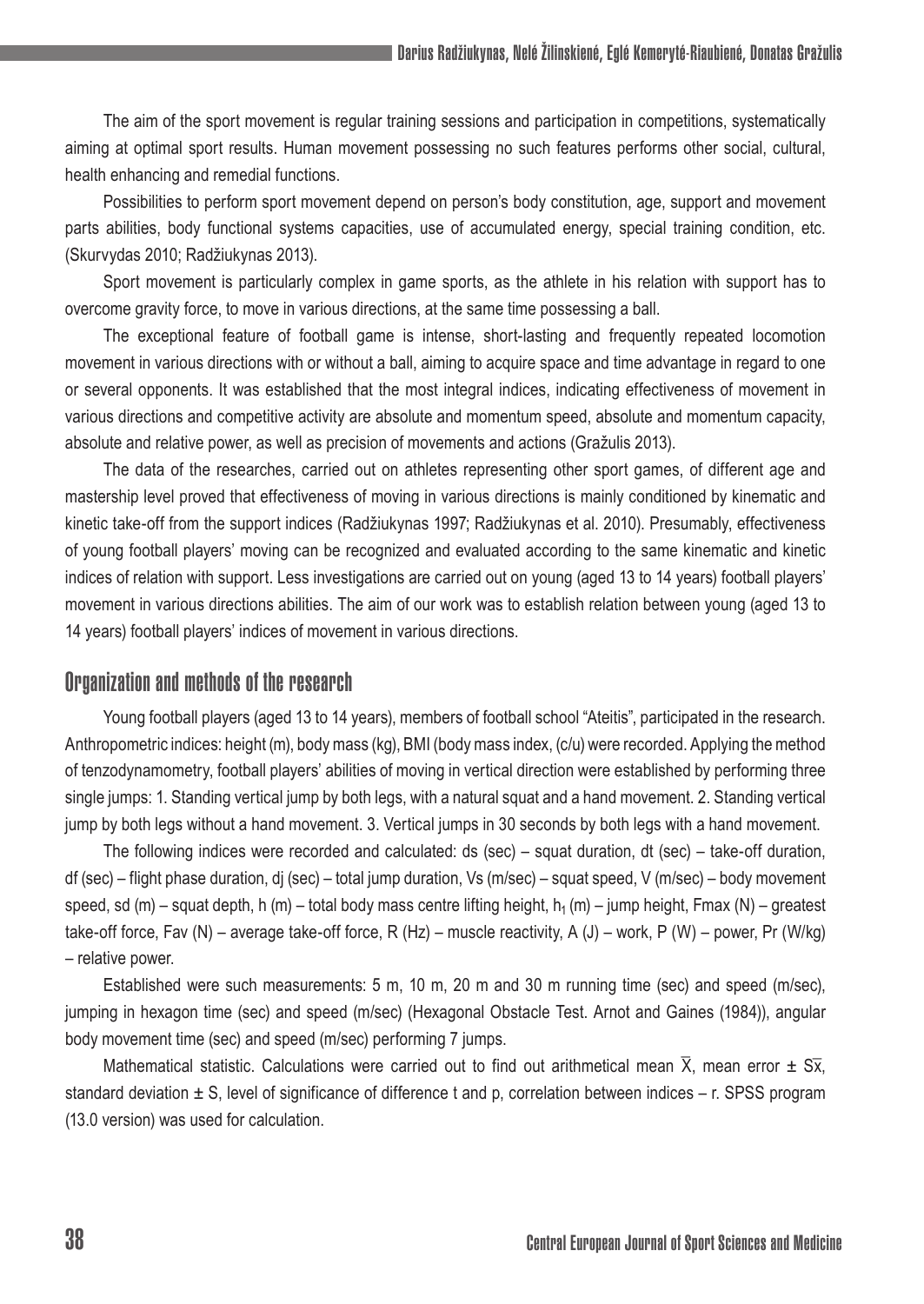# The results and discussion

It was established that young football players (13 to 14 years old) had reached the appropriate level of anthropometric indices. This natural process, also influenced by the training, determines the content of movement, its forms, effectiveness, as well as natural biologic maturity (Table 1).

Table 1. Biometric indices of football players aged from 13 to 14 years (n = 26)

| Indices        | x     | ±S   | $\pm$ Sx |
|----------------|-------|------|----------|
| Age            | 13.60 | 0.11 | 0.50     |
| Height (m)     | 1.68  | 0.02 | 0.09     |
| Body mass (kg) | 55.85 | 1.98 | 8.88     |
| <b>BMI</b>     | 19.58 | 0.41 | 1.85     |

The jump height when performing vertical jump by both legs with a hand movement is 0.307 m, while without a hand movement it is 0.268 m, the difference being 3.9 cm ( $p < 0.05$ ). Vertical jump with a hand movement is natural action, used in games, more objectively reflecting movement abilities. No significant differences were established in other indices (Tables 2 and 3).

Table 2. Vertical jump by both legs with a hand movement

| Indices     | Χ         | ±Sx     | $\pm$ S |
|-------------|-----------|---------|---------|
| ds (sec)    | 0.353     | 0.058   | 0.011   |
| dt (sec)    | 0.245     | 0.041   | 0.008   |
| df (sec)    | 0.496     | 0.043   | 0.008   |
| dj (sec)    | 0.850     | 0.094   | 0.018   |
| Vs (m/sec)  | $-1.005$  | 0.200   | 0.038   |
| $V$ (m/sec) | 2.426     | 0.274   | 0.053   |
| sd(m)       | $-0.191$  | 0.050   | 0.010   |
| h(m)        | 0.499     | 0.102   | 0.020   |
| $h1(m)^*$   | 0.307     | 0.053   | 0.010   |
| Fmax        | 1,529.130 | 380.472 | 73.222  |
| Fav         | 1,136.103 | 238.653 | 45.929  |
| R(Hz)       | 21.620    | 7.671   | 1.476   |
| A(J)        | 375.801   | 90.347  | 17.387  |
| P(W)        | 1,545.624 | 416.786 | 80.210  |
| Pr (W/kg)   | 27.684    | 4.783   | 0.921   |

Higher vertical jump with a hand movement results are achieved due to the fact that this movement creates additional kinetic energy, which influences prolongation of flight phase duration (ds) and altogether increases body movement speed (V) and jump height (h1). Other indices did not possess significant differences.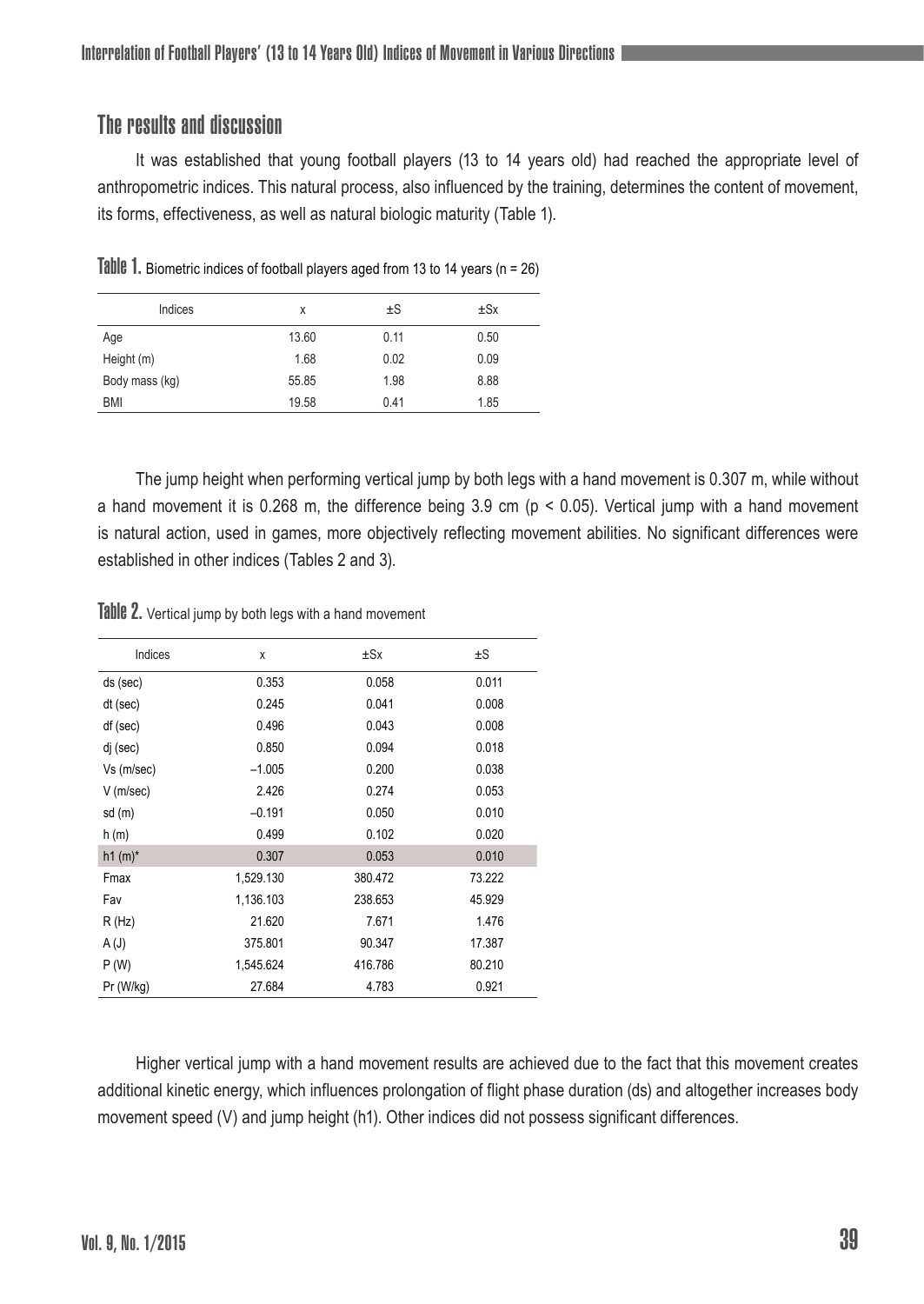| Indices     | X         | $\pm Sx$ | ±Χ     |
|-------------|-----------|----------|--------|
| ds(s)       | 0.323     | 0.056    | 0.011  |
| dt(s)       | 0.226     | 0.030    | 0.006  |
| df(s)       | 0.464     | 0.038    | 0.007  |
| dj(s)       | 0.785     | 0.084    | 0.016  |
| Vs (m/sec)  | $-0.986$  | 0.194    | 0.037  |
| $V$ (m/sec) | 2.301     | 0.290    | 0.055  |
| sd(m)       | $-0.174$  | 0.044    | 0.008  |
| h(m)        | 0.464     | 0.118    | 0.022  |
| h1(m)       | 0.268     | 0.044    | 0.008  |
| Fmax        | 1,664.823 | 425.866  | 80.481 |
| Fav         | 1,174.031 | 247.212  | 46.719 |
| R(Hz)       | 25.099    | 10.942   | 2.068  |
| A(J)        | 349.841   | 95.862   | 18.116 |
| P (W)       | 1,557.304 | 440.831  | 83.309 |
| Pr (W/kg)   | 27.671    | 5.123    | 0.968  |

Table 3. Vertical jump by both legs without a hand movement

#### Table 4. Vertical jump by both legs after 30 sec. load

| Indices     | X        | $\pm$ Sx | $\pm S$ |
|-------------|----------|----------|---------|
| ds (sec)    | 0.365    | 0.099    | 0.019   |
| dt (sec)    | 0.248    | 0.046    | 0.009   |
| df (sec)    | 0.495    | 0.038    | 0.007   |
| di (sec)    | 0.865    | 0.124    | 0.024   |
| Vs (m/sec)  | $-1.030$ | 0.239    | 0.047   |
| $V$ (m/sec) | 2.430    | 0.328    | 0.064   |
| sd(m)       | $-0.192$ | 0.053    | 0.010   |
| h(m)        | 0.512    | 0.158    | 0.031   |
| h1(m)       | 0.305    | 0.046    | 0.009   |
| Fmax        | 1544.126 | 424.889  | 83.328  |
| Fav         | 1139.728 | 253.217  | 49.660  |
| R(Hz)       | 20.027   | 6.324    | 1.240   |
| A(J)        | 383.602  | 105.899  | 20.768  |
| P (W)       | 1563.013 | 451.265  | 88.500  |
| Pr (W/kg)   | 27.888   | 5.261    | 1.032   |

During 30 seconds, the young football players, aged from 13–14 years, performed in average 45 jumps. Such load was not of remarkable influence on change of indices (Tables 3 and 4). Duration of squat (sec) prior the load was 0.353 sec, after it – 0.365 sec (p > 0.005). Take-off duration was 0.245 sec and 0.248 sec (p > 0.005), flight phase duration – 0.496 sec and 0.495 sec (p > 0.005), body movement speed in take-off phase was 2.42 m/sec and 2.43 m/sec; jump duration – 0.850 sec and 0.865 sec, squat speed – 1.005 m/sec and 1.030 m/sec, squat depth – 0.191 m and 0.192 m did not experience change, too. Jump height was 0.307 m and 0.305 m, absolute force of take-off – 1529 N and 1544 N, average force – 1136 N and 1139 N, muscle reactivity – 21.626 Hz and 20.027 N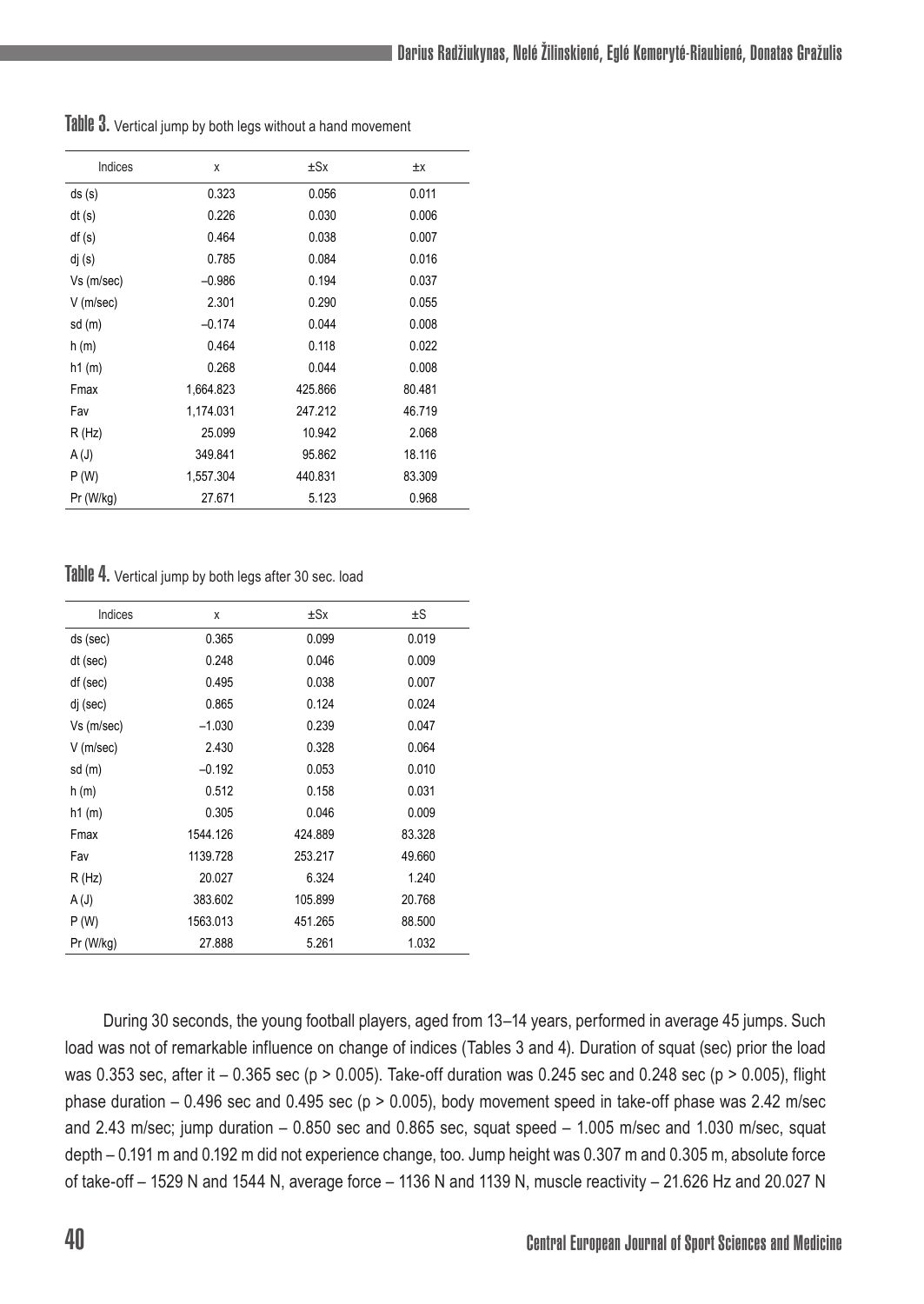$(p > 0.005)$ . Similar results were of the performed work, absolute and relative power; this shows that football players are able to carry out training loads of similar character, lasting up to 30 sec, without experiencing fatigue. It is purposeful to carry out future investigations, exploring the fatigue of one legs muscles performing same number of jumps in the same time, establishing the muscle working recovery. This would be of use aiming at more precise modeling of similar trend training loads.

Football players of 13 to 14 years, moving in horizontal direction, reach the speed of 6.41 m/sec, while their speed moving in various directions fluctuates from 1.38 m/sec to 2.43 m/sec (Figure 1).



Figure 1. Speed of football players' movement in various directions (m/sec)

The least body movement speed is achieved when the athlete, moving horizontally, changes the direction of movement.

Football players', aged from 13 to 14 years, kinematic and kinetic indices of locomotion movement in various directions, as well as their anthropometric indices possess significant inter-correlation. This demonstrates the level of their sport movement and practical abilities for improvement of various movements and action in training sessions and competitions.

In this period of age, football players' height is in correlation with body mass (0.856\*\*), with take-off from support maximum and average force (F) (0.693\*\*, 0.774\*\*), performed work (0.544\*) and power (0.640\*\*). Higher athletes possess a deeper squat (0.488\*), thus prolonging body mass centre distance during the jump (0.466\*).

Body mass is in correlation with body mass (0.821\*\*), take-off speed (0.536\*), maximum (0.742\*\*) and average  $(0.921^{**})$  force, performed work  $(0.777^{**})$ , absolute and relative power  $(0.845^{**}, 0.510^*)$ , and running speed indices: 20 m (–0.563\*), 30 m (–0.601\*\*) and V m/sec (0.594\*\*).

In this period of athletes' age, a very significant for them is BMI. It is in close correlation with majority of body movement indices, flight phase duration (0.498\*), take-off speed (0.617\*\*), total body mass centre lifting height (0.612\*\*), jump height (0.519\*), maximal (0.529\*) and average force (0.794\*\*), performed work (0.772\*\*), absolute  $(0.772**)$  and relative power  $(0.529*)$ , 20 m running  $(-0.555*)$ , 30 m running  $(-0.602**)$ , time of jumping in hexagon  $(-0.462^*)$ .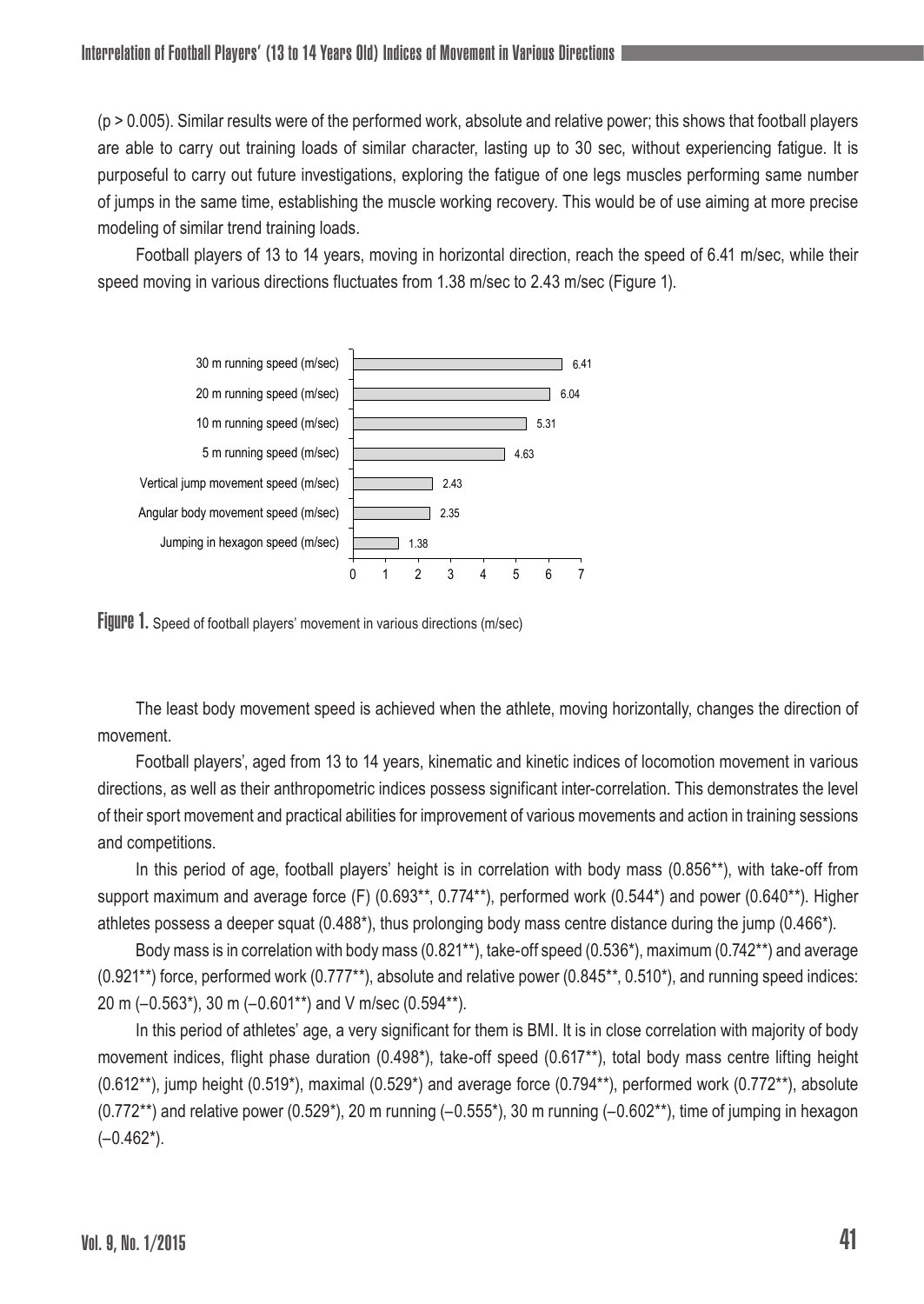Squat duration in performing jump by both legs with a hand movement is in correlation with take-off duration (0.629\*\*), jump duration (–0.903\*\*), squat depth (–0.686\*\*), maximal force (–0.645\*\*).



Figure 2. Take-off duration (dt) correlation

Jump height (h) is in correlation with BMI (0.519\*), flight phase duration (0.998\*\*), body movement speed  $(0.795**)$ , total body mass centre lifting height  $(0.596**)$ , work  $(0.639**)$ , absolute power  $(0.627**)$ , relative power (0.697\*\*), 10 m running (0.568\*), 20 m running (–0.596\*\*), 30 m running (–0.664\*\*) and average 30 m running speed m/sec (0.668\*\*), as well as with angular body movement time (sec) (0.636\*\*).



Figure 3. Jump height (h) correlation

Body movement speed V has correlation with majority of anthropometric and movement indices: body mass, BMI, flight phase duration, total body mass centre lifting height, jump height, average force, work, absolute and relative power, 10 m, 20 m, 30 m running results (Figure 4).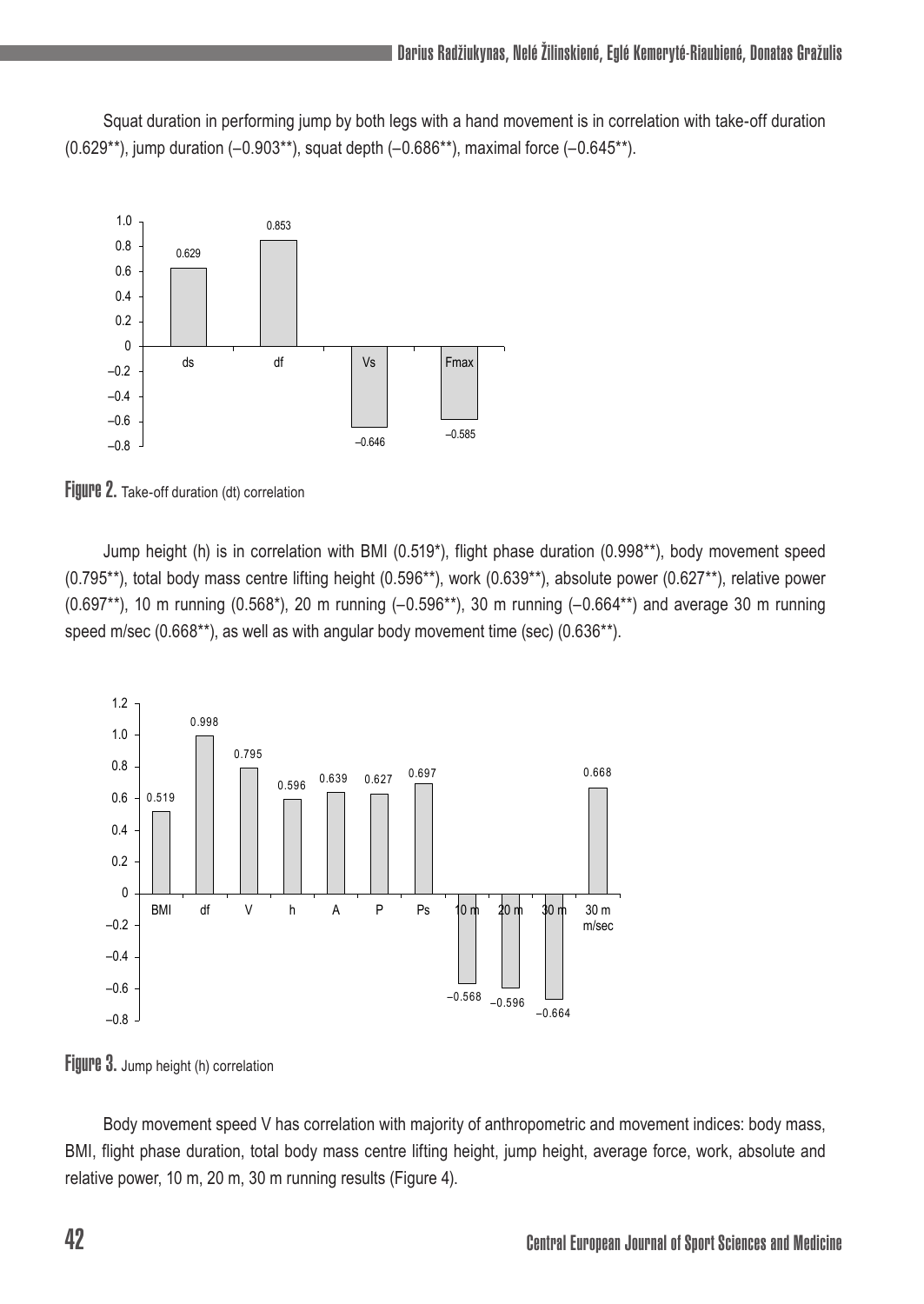

FIJUIPE 4. Body movement speed V (m/sec) correlation

Maximal and average force is in correlation with height (0.693\*\*, 0.747\*\*), body mass (0.742\*\*, 0.921\*\*), BMI (0.529\*, 0.794\*\*), ds (–0.645\*\*), dt (0.585\*\*), dj (0.634\*\*), squat depth (0.733\*\*, 0.532\*), total body mass centre lifting height (–0.639\*\*), work (0.730\*\*), power (0.720\*\*, 0.917\*\*), relative power (0.547\*, 0.697\*\*), 5 m running time (0.463\*), running speed m/sec (0.490\*), 10 m running time (–0.637\*\*, –0.488\*), 20 m running time (–0.720\*\*, –0.640\*\*), 30 m running time (–0.729\*\*, –0.642\*\*), average 30 m running speed (0.723\*\*, 0.636\*\*) (Figure 5).



Figure 5. Maximal force F max correlation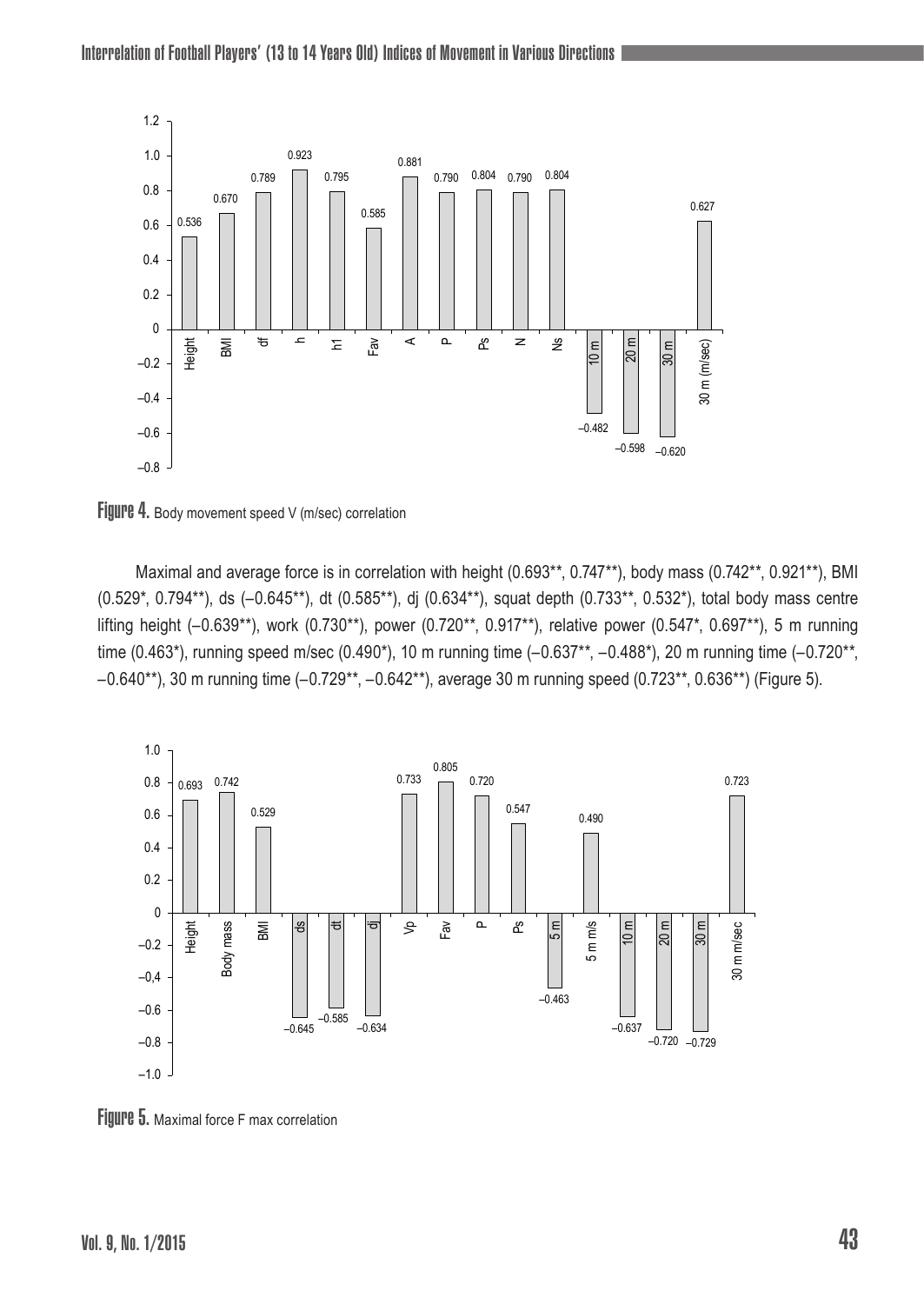

Figure 6. Relative power Ps correlation

Reactivity is in correlation with squat speed (0.642\*\*), squat depth (0.586\*\*), angular jumping (0.617\*).

Work has correlation ties with height (0.544\*), body mass (0.777\*\*), BMI (0.772\*\*), flight phase duration (0.619\*), jump height (0.639\*\*), total body mass centre lifting height (0.940\*\*), jump height (0.639\*\*), Fav (0.730), absolute power (0.792\*\*) and relative power (0.591\*\*), 20 m running speed (–0.466\*), 30 m running speed (–0.498), 30 m running speed (0.501\*), angular jumping time (–0.558\*).

It should be noted that body movement in hexagon and angular jumping time has weaker correlation with other indices. This fact testimonies more difficult performance of such tests, as well as points out devoting more attention to training and use of such tests in training sessions.

The research results confirm existing wide practical possibilities in perfecting and improving young football players', aged form 13 to 14 years, moving in various directions abilities, using our presented tests, adequate to football game activity. Creation and evaluation of various special training programs and their practical effectiveness can be given evaluation according to the main indices of movement effectiveness, such as force, which is the main cause of moving, absolute, momentum speed, acceleration and power, ensuring advantage in space and time aspect.

## **Discussion**

The results of our research confirm that sport movement of young football players (13 to 14 years old) is a complex and specific training system, which requires fast, mighty and precise learning of moving in various directions, as well as effective performance of it.

It was established that take-off force and duration are the main indices of locomotion moving. They determine momentum, absolute, average body movement speed in various directions, and its acceleration, as well as absolute and relative power. Change in these indices make preconditions for effective learning and performance of similar movement possessing a ball.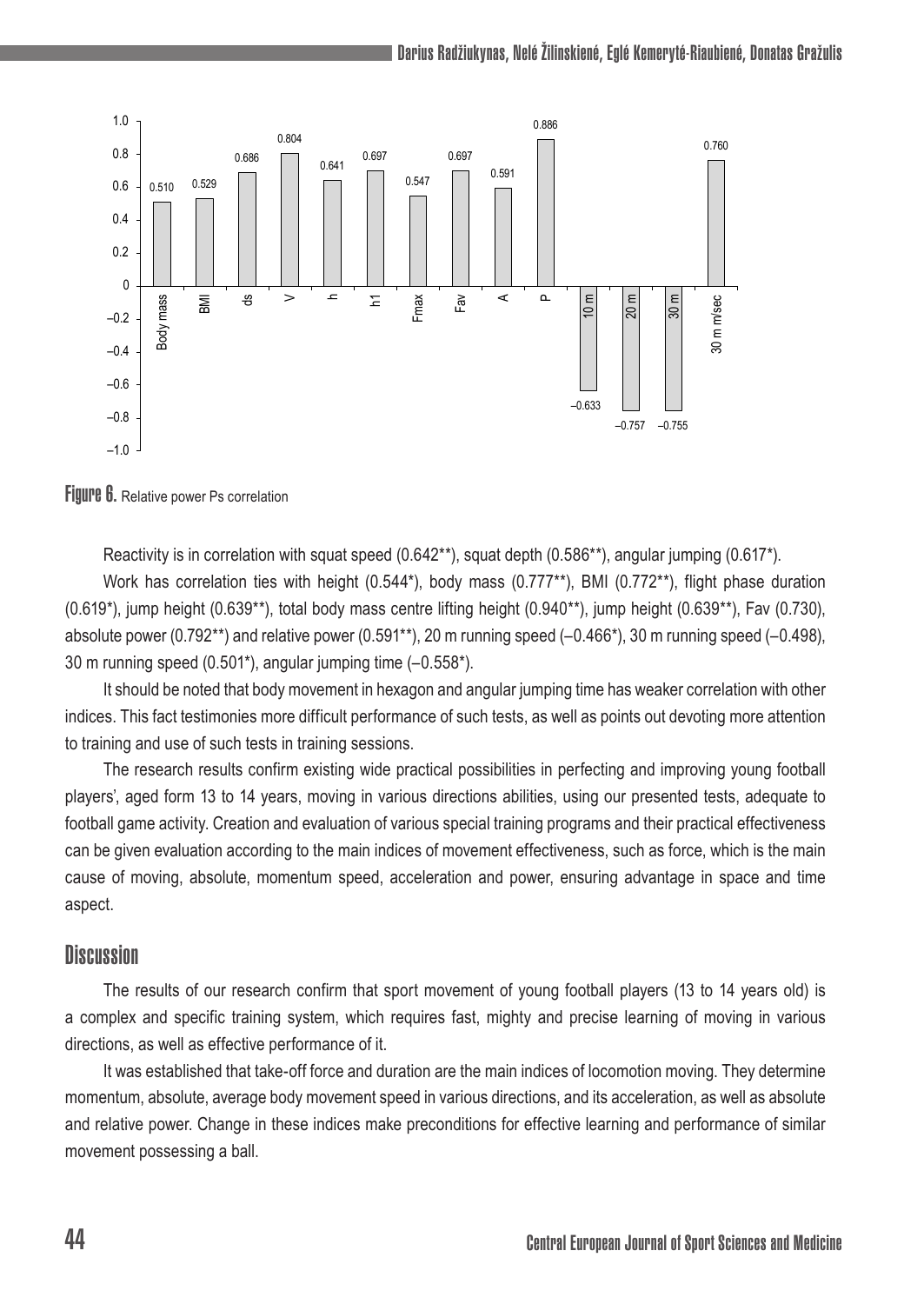Our research confirms and supplements research data of similar trend, carried out on basketball players of various age (Radžiukynas 1997), as well as on track-and-field athletes (Žilinskienė 2008), handball and football players (Gražulis 2013).

Presumably, body movement in vertical direction speed of football players, aged from 13 to 14 years, as well as of basketball players of the same age, in future might increase from 2.42 m/sec (established in this research) to 2.90 m/sec, at the age of 20–21. Take-off force index might increase from 1529 N till 1600 N, while the jump height – till 43–44 cm. These would be the main factors, making influence on the effectiveness of moving in various directions with or without a ball, and this is the relevant trend for future investigations.

The data of this and previous researches, carried out by us and other authors confirm that in other sport games (such as volleyball, basketball and other), sport locomotion movement of the athletes in various directions might be evaluated according to the same indices, the main ones being take-off force and duration, which are followed by optimal to each athlete squat duration, depth, speed, body movement speed, take-off and flight phase duration, absolute and relative power, and muscle reactivity. Integral expression of all those indices and their change ensure athletes' possibilities to successfully move in space and time. Such research results might be the guidelines for changing and improving young athletes' training systems, programs, impact of training load and its change, duration, content and forms of recovery after training sessions. Its implementation can be ensured by: 1) individual and purposeful group special educational tasks; 2) coach-athlete creative interaction; 3) knowledge on 13 to 14 years old athlete's mechanical and biological movement possibilities.

## **Conclusions**

It was established that young football players' (13 to 14 years old) height mean is 168 cm, body mass – 55.58 kg, BMI – 19.58 c/u. Such anthropometric indices make favorable preconditions for abilities of moving in various directions. Their vertical body movement speed in standing take-off by both legs is 2.49 m/sec, in running 10 m they reach 5.31 m/sec, in 20 m – 6.04 m/sec, in 30 m – 6.41 m/sec, in jumping in hexagon – 1.38 m/sec, angular movement speed – 2.35 m/sec. Such movement in various directions speed makes preconditions to effectively move in various directions with a ball, too.

Football players, aged 13 to 14, have already reached appropriate physical condition level of legs muscles, which are the main to ensure the locomotion movement effectiveness. Performing intense vertical standing jumps by both legs, the average number of take-offs being 45 in 30 seconds, the athletes do not experience fatigue. Takeoff force, jump height and take-off duration indices do not remarkable change after such load, which means that in this period of age, more difficult trainings loads of similar character might be applied.

As demonstrated correlation analysis of significance of all movement directions kinematic and kinetic indices, the main indices for the most objective evaluation, prognosis and correction of football players', aged 13 to 14 years, level and possibilities for movement in various directions, is BMI, take-off duration, flight phase duration and jump height, absolute force and relative power, as well as body movement speed. Change of these indices' interrelation significance indicates peculiarities of athletes' biological maturity, biometric indices change, purposefulness of training sessions, body functional systems adaptation to training loads, and serves as an effective methodic trend in improving young football players' training.